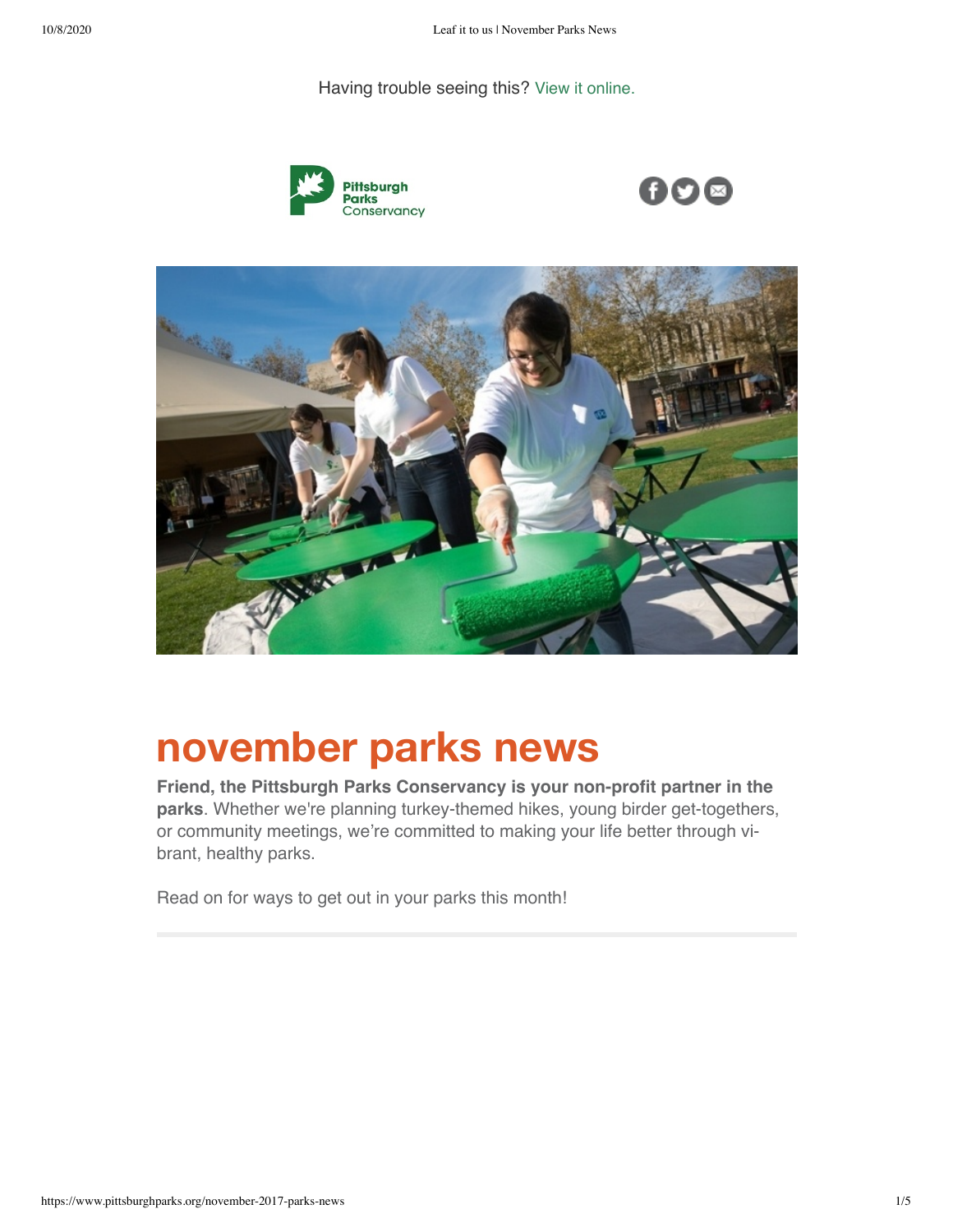

### **leaf it to us to plan free, all-ages autumn events**

Unwind those scarves and pull on some warm socks - we have tons of fun, free events for you this month. Plan to meet a friend, take a walk, or join us for a num‐ ber of all-ages events that we have planned.

#### **[>> Click here for our full events calendar.](https://www.pittsburghparks.org/park-events?utm_source=hs_email&utm_medium=email&_hsenc=p2ANqtz-8Eo1tcLouKRfv93wUDLuv4TetCRyJ7NI7Mn3KPEfnZzyru31V8P76VHUT-igIVKL28IBGjx1zq140ATproyOxBoKZjimhAkgE2bQhGuLDe0YieHso)**



## **park pals like you: sha and sylvia share their appreciation for pittsburgh's parks**

Park pal Sha remembers when Schenley Plaza was just a boring old parking lot. Years later, it was transformed into a magical greenspace where she often took her young daughter Sylvia.

"My daughter, Sylvia, grew up by Schenley Park and took her first steps there," writes Sha. "I'm so glad Sylvia could grow up here; she's now in her third year at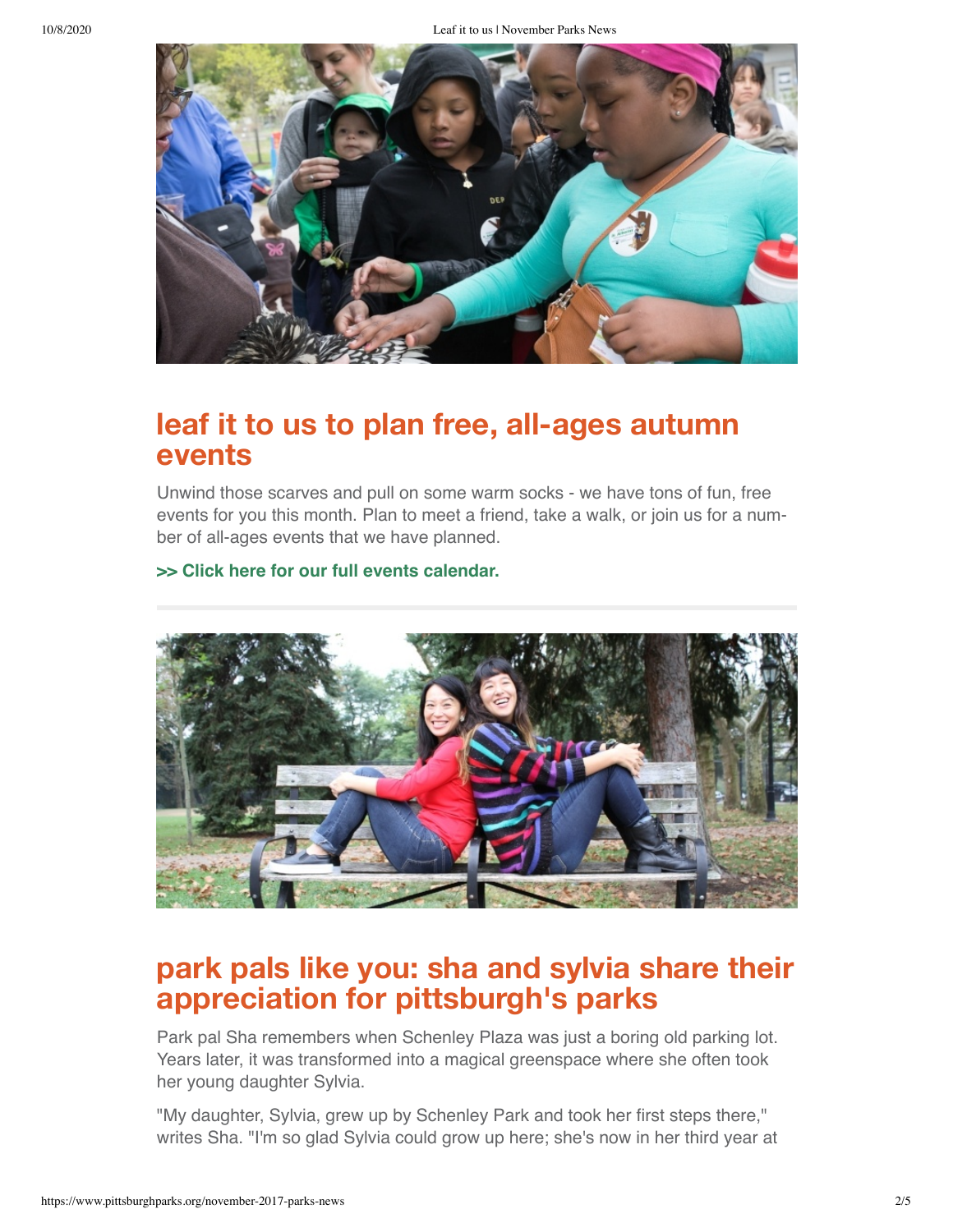Pitt. **I know that no matter where she goes in life, Pittsburgh and the parks are a part of her**."

In thinking about your own unique park moments, we hope that you'll consider a donation during our year-end campaign. Your support keeps parks growing for years to come.

### **[>> Click here to join Sha and Sylvia in supporting your parks.](https://www.pittsburghparks.org/donate-2017?utm_source=hs_email&utm_medium=email&_hsenc=p2ANqtz-8Eo1tcLouKRfv93wUDLuv4TetCRyJ7NI7Mn3KPEfnZzyru31V8P76VHUT-igIVKL28IBGjx1zq140ATproyOxBoKZjimhAkgE2bQhGuLDe0YieHso)**



# **Friend, thanks for sharing another out‐ standing parks year**

As Thanksgiving approaches, we're grateful for another great year for Pittsburgh's parks. Have stories and pictures from this year in your favorite park places? We would love to hear them!

#### **[>> Share your park stories and pictures here.](https://www.pittsburghparks.org/share-park-story?utm_source=hs_email&utm_medium=email&_hsenc=p2ANqtz-8Eo1tcLouKRfv93wUDLuv4TetCRyJ7NI7Mn3KPEfnZzyru31V8P76VHUT-igIVKL28IBGjx1zq140ATproyOxBoKZjimhAkgE2bQhGuLDe0YieHso)**



# **living in a material world: center's building materials thoughtfully chosen**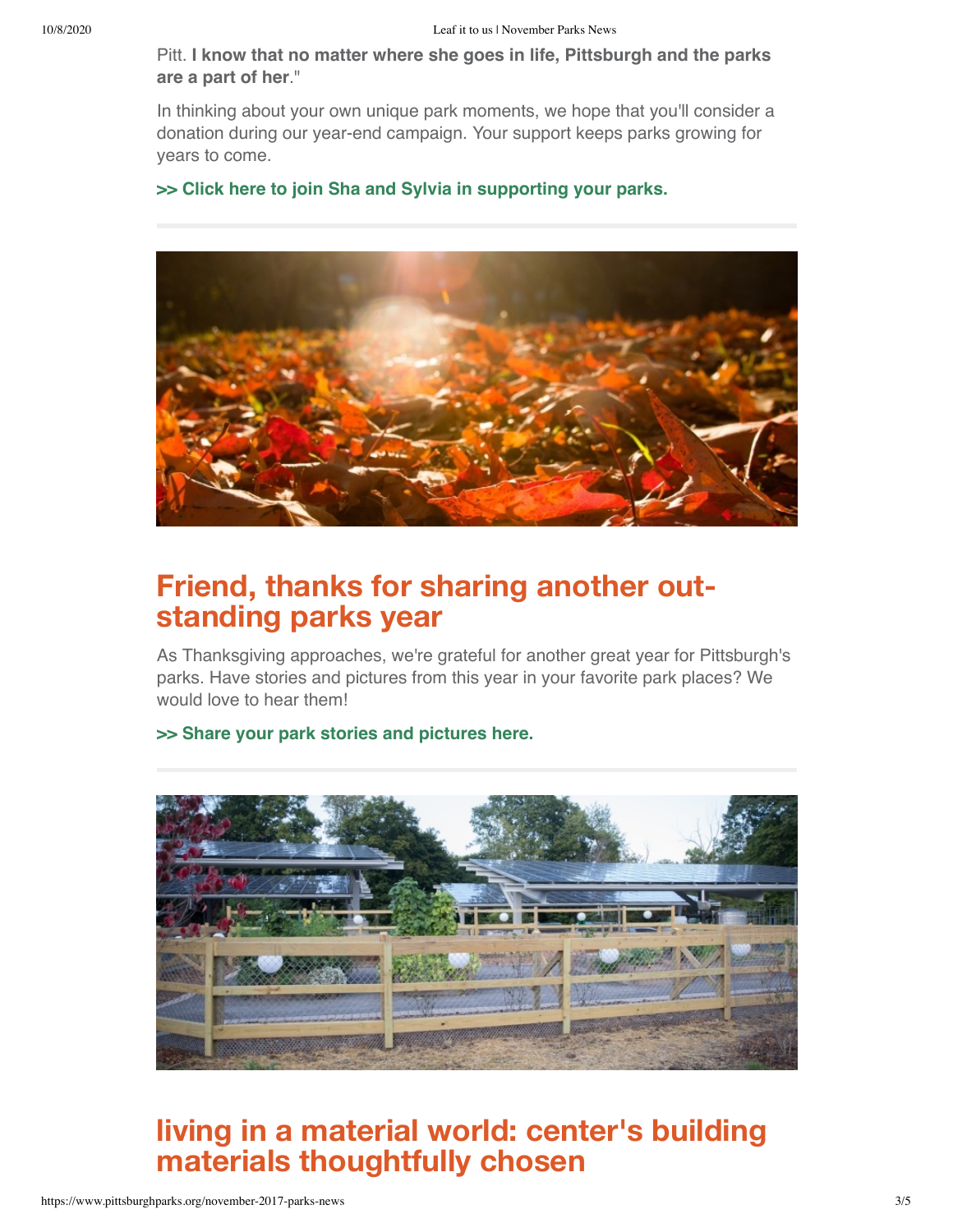[In design and mission, the Frick Environmental Center incorporates seven Living](https://living-future.org/lbc/?utm_source=hs_email&utm_medium=email&_hsenc=p2ANqtz-8Eo1tcLouKRfv93wUDLuv4TetCRyJ7NI7Mn3KPEfnZzyru31V8P76VHUT-igIVKL28IBGjx1zq140ATproyOxBoKZjimhAkgE2bQhGuLDe0YieHso) Building categories, or 'petals': place, water, energy, health, materials, equity, beauty. Events at the Center this month center around the theme **MATERIALS**.

Every material used in the Center was intentional, having first undergone an ex‐ tensive vetting process; all were sourced from responsible industries, many recy‐ cled or locally produced. Elements like black locust siding and interior furnishings made from locally salvaged wood are a nod to native tree species.

### **[>> Learn all about the Center here.](https://www.pittsburghparks.org/frick-environmental-center-building?utm_source=hs_email&utm_medium=email&_hsenc=p2ANqtz-8Eo1tcLouKRfv93wUDLuv4TetCRyJ7NI7Mn3KPEfnZzyru31V8P76VHUT-igIVKL28IBGjx1zq140ATproyOxBoKZjimhAkgE2bQhGuLDe0YieHso)**

### **this month's featured events**

[Healthy, Active, Green Nature Walk](https://embed.showclix.com/event/healthy-active-and-green-nature-walk24559752315232?utm_source=hs_email&utm_medium=email&_hsenc=p2ANqtz-8Eo1tcLouKRfv93wUDLuv4TetCRyJ7NI7Mn3KPEfnZzyru31V8P76VHUT-igIVKL28IBGjx1zq140ATproyOxBoKZjimhAkgE2bQhGuLDe0YieHso) | November 3 [Sustainability Pioneers Course Start](https://www.showclix.com/event/sustainability-pioneers-2017?utm_source=hs_email&utm_medium=email&_hsenc=p2ANqtz-8Eo1tcLouKRfv93wUDLuv4TetCRyJ7NI7Mn3KPEfnZzyru31V8P76VHUT-igIVKL28IBGjx1zq140ATproyOxBoKZjimhAkgE2bQhGuLDe0YieHso) | November 6 [Buzzword Free Family Event: Make & Play](https://www.showclix.com/event/buzzword-nov-2017?utm_source=hs_email&utm_medium=email&_hsenc=p2ANqtz-8Eo1tcLouKRfv93wUDLuv4TetCRyJ7NI7Mn3KPEfnZzyru31V8P76VHUT-igIVKL28IBGjx1zq140ATproyOxBoKZjimhAkgE2bQhGuLDe0YieHso) | November 8 [Young Birder Get-Together](https://embed.showclix.com/event/birder-beginner-2017?utm_source=hs_email&utm_medium=email&_hsenc=p2ANqtz-8Eo1tcLouKRfv93wUDLuv4TetCRyJ7NI7Mn3KPEfnZzyru31V8P76VHUT-igIVKL28IBGjx1zq140ATproyOxBoKZjimhAkgE2bQhGuLDe0YieHso) I November 11 [Family Hike with a Naturalist: Turkey Tales](https://embed.showclix.com/event/turkey-tales-nov-2017?utm_source=hs_email&utm_medium=email&_hsenc=p2ANqtz-8Eo1tcLouKRfv93wUDLuv4TetCRyJ7NI7Mn3KPEfnZzyru31V8P76VHUT-igIVKL28IBGjx1zq140ATproyOxBoKZjimhAkgE2bQhGuLDe0YieHso) | November 11 [Allegheny Commons Action Plan Workshop #3](https://embed.showclix.com/event/allegheny-commons-action-plan-workshop-179568935800605?utm_source=hs_email&utm_medium=email&_hsenc=p2ANqtz-8Eo1tcLouKRfv93wUDLuv4TetCRyJ7NI7Mn3KPEfnZzyru31V8P76VHUT-igIVKL28IBGjx1zq140ATproyOxBoKZjimhAkgE2bQhGuLDe0YieHso) | November 15 [Native Plant Hike and ID](https://embed.showclix.com/event/urban-ecosteward-plant-hike?utm_source=hs_email&utm_medium=email&_hsenc=p2ANqtz-8Eo1tcLouKRfv93wUDLuv4TetCRyJ7NI7Mn3KPEfnZzyru31V8P76VHUT-igIVKL28IBGjx1zq140ATproyOxBoKZjimhAkgE2bQhGuLDe0YieHso) I November 18 [Family Hike with a Naturalist: Changing Seasons](https://embed.showclix.com/event/seasons-hike-2017?utm_source=hs_email&utm_medium=email&_hsenc=p2ANqtz-8Eo1tcLouKRfv93wUDLuv4TetCRyJ7NI7Mn3KPEfnZzyru31V8P76VHUT-igIVKL28IBGjx1zq140ATproyOxBoKZjimhAkgE2bQhGuLDe0YieHso) | November 18 **Join us as a volunteer!** Come out for regularly scheduled volunteer events

# throughout the parks all month long.

### **CLICK HERE FOR EVENT CALENDAR**

# **parks in the news**

[This Old Park: Restoring The North Side's Allegheny Commons](http://wesa.fm/post/old-park-restoring-north-side-s-allegheny-commons?utm_source=hs_email&utm_medium=email&_hsenc=p2ANqtz-8Eo1tcLouKRfv93wUDLuv4TetCRyJ7NI7Mn3KPEfnZzyru31V8P76VHUT-igIVKL28IBGjx1zq140ATproyOxBoKZjimhAkgE2bQhGuLDe0YieHso#stream/0) | 90.5 WESA

[Get To Know 10 Common Park Trees \(Part 1\)](https://www.pittsburghparks.org/blog/get-to-know-10-of-pittsburghs-most-common-park-trees?utm_source=hs_email&utm_medium=email&_hsenc=p2ANqtz-8Eo1tcLouKRfv93wUDLuv4TetCRyJ7NI7Mn3KPEfnZzyru31V8P76VHUT-igIVKL28IBGjx1zq140ATproyOxBoKZjimhAkgE2bQhGuLDe0YieHso) | Parks Blog

[Schenley Park Survey: A Few Minutes Will Help Shape Your Park](https://www.pittsburghparks.org/blog/schenley-park-survey-2017?utm_source=hs_email&utm_medium=email&_hsenc=p2ANqtz-8Eo1tcLouKRfv93wUDLuv4TetCRyJ7NI7Mn3KPEfnZzyru31V8P76VHUT-igIVKL28IBGjx1zq140ATproyOxBoKZjimhAkgE2bQhGuLDe0YieHso) | Parks Blog

[Join Us For Breakfast Connect: Philadelphia's \\$500M Bet on Public Spaces for](https://www.pittsburghparks.org/blog/join-us-for-breakfast-connect?utm_source=hs_email&utm_medium=email&_hsenc=p2ANqtz-8Eo1tcLouKRfv93wUDLuv4TetCRyJ7NI7Mn3KPEfnZzyru31V8P76VHUT-igIVKL28IBGjx1zq140ATproyOxBoKZjimhAkgE2bQhGuLDe0YieHso) All I Parks Blog

[Get To Know 10 Common Park Trees \(Part 2\)](https://www.pittsburghparks.org/blog/get-to-know-10-of-pittsburghs-most-common-park-trees-2?utm_source=hs_email&utm_medium=email&_hsenc=p2ANqtz-8Eo1tcLouKRfv93wUDLuv4TetCRyJ7NI7Mn3KPEfnZzyru31V8P76VHUT-igIVKL28IBGjx1zq140ATproyOxBoKZjimhAkgE2bQhGuLDe0YieHso) | Parks Blog

[9 Kid-Friendly Volunteer Opportunities For Pittsburgh Families](http://www.kidsburgh.org/9-kid-friendly-volunteer-opportunities-pittsburgh-families?utm_source=hs_email&utm_medium=email&_hsenc=p2ANqtz-8Eo1tcLouKRfv93wUDLuv4TetCRyJ7NI7Mn3KPEfnZzyru31V8P76VHUT-igIVKL28IBGjx1zq140ATproyOxBoKZjimhAkgE2bQhGuLDe0YieHso) | Kidsburgh

*The Pittsburgh Parks Conservancy is your nonprofit partner in the parks. Become a monthly donor to support the parks that you love.*